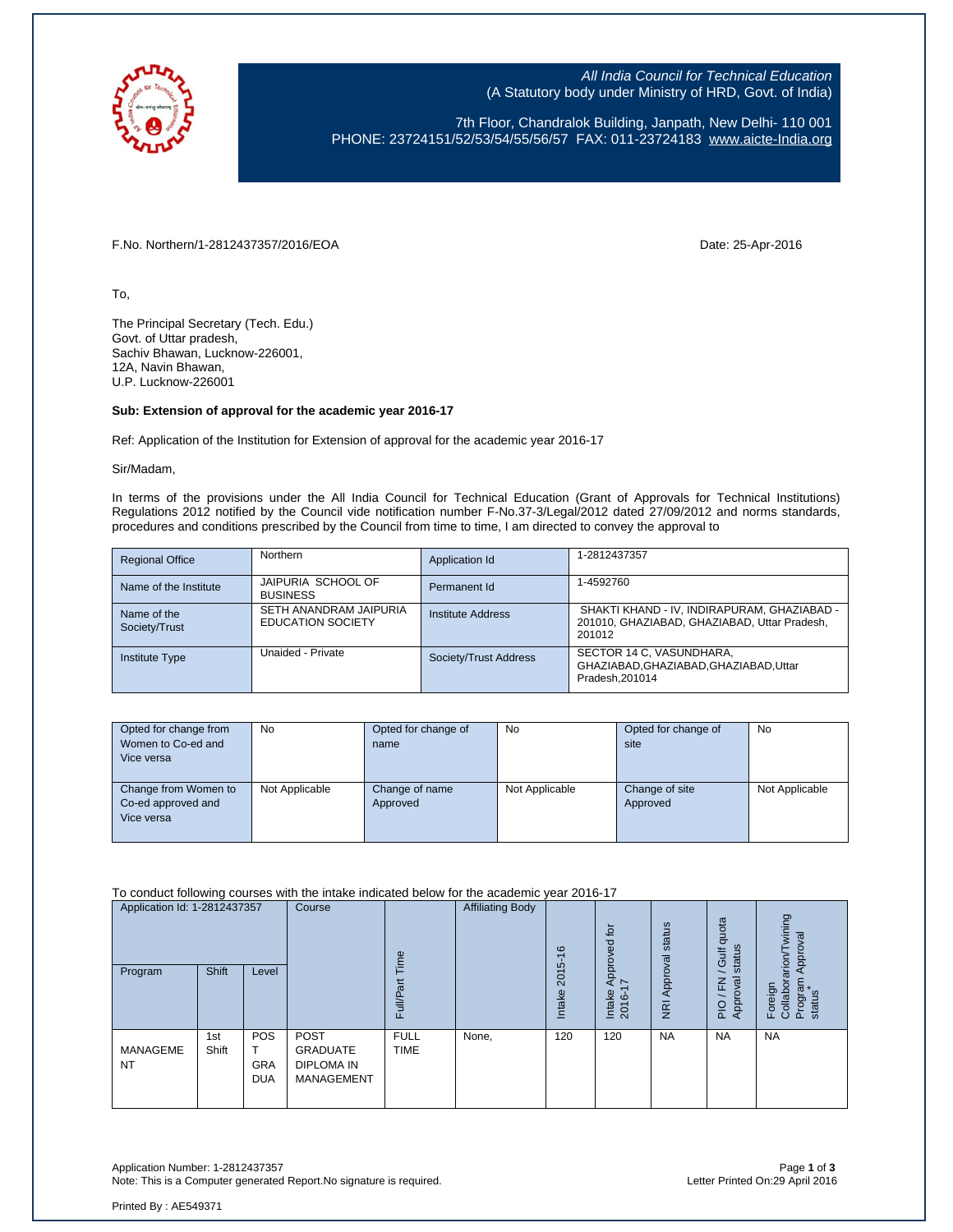

## All India Council for Technical Education (A Statutory body under Ministry of HRD, Govt. of India)

7th Floor, Chandralok Building, Janpath, New Delhi- 110 001 PHONE: 23724151/52/53/54/55/56/57 FAX: 011-23724183 [www.aicte-India.org](http://www.aicte-india.org/)

|                       |              | <b>TE</b><br><b>DIPL</b><br>OMA                             |                                                     |                            |       |    |    |           |           |           |
|-----------------------|--------------|-------------------------------------------------------------|-----------------------------------------------------|----------------------------|-------|----|----|-----------|-----------|-----------|
| MANAGEME<br><b>NT</b> | 2nd<br>Shift | POS<br>GRA<br><b>DUA</b><br><b>TE</b><br><b>DIPL</b><br>OMA | POST<br>GRADUATE<br><b>DIPLOMA IN</b><br>MANAGEMENT | <b>FULL</b><br><b>TIME</b> | None, | 60 | 60 | <b>NA</b> | <b>NA</b> | <b>NA</b> |

The above mentioned approval is subject to the condition that JAIPURIA SCHOOL OF BUSINESS shall follow and adhere to the Regulations, guidelines and directions issued by AICTE from time to time and the undertaking / affidavit given by the institution along with the application submitted by the institution on portal.

In case of any differences in content in this Computer generated Extension of Approval Letter, the content/information as approved by the Executive Council / General Council as available on the record of AICTE shall be final and binding.

Strict compliance of Anti-Ragging Regulation:- Approval is subject to strict compliance of provisions made in AICTE Regulation notified vide F. No. 37-3/Legal/AICTE/2009 dated July 1, 2009 for Prevention and Prohibition of Ragging in Technical Institutions. In case Institution fails to take adequate steps to Prevent Ragging or fails to act in accordance with AICTE Regulation or fails to punish perpetrators or incidents of Ragging, it will be liable to take any action as defined under clause 9(4) of the said Regulation.

## **Note: Validity of the course details may be verified at www.aicte-india.org**

 **Dr. Avinash S Pant Vice - Chairman, AICTE**

Copy to:

**1. The Regional Officer,**

All India Council for Technical Education Govt. Polytechnic Campus Adjoining Directorate of Technical Education Vikas Nagar, Kanpur-208 002, Uttar Pradesh

- **2. The Director Of Technical Education,** Uttar Pradesh
- **3. The Registrar,** None,
- **4. The Principal / Director,** JAIPURIA SCHOOL OF BUSINESS SHAKTI KHAND - IV, INDIRAPURAM, GHAZIABAD - 201010, GHAZIABAD,GHAZIABAD, Uttar Pradesh,201012
- **5. The Secretary / Chairman,** SETH ANANDRAM JAIPURIA EDUCATION SOCIETY SECTOR 14 C, VASUNDHARA, GHAZIABAD, GHAZIABAD,GHAZIABAD, Uttar Pradesh,201014

Application Number: 1-2812437357 Page **2** of **3** Note: This is a Computer generated Report.No signature is required.